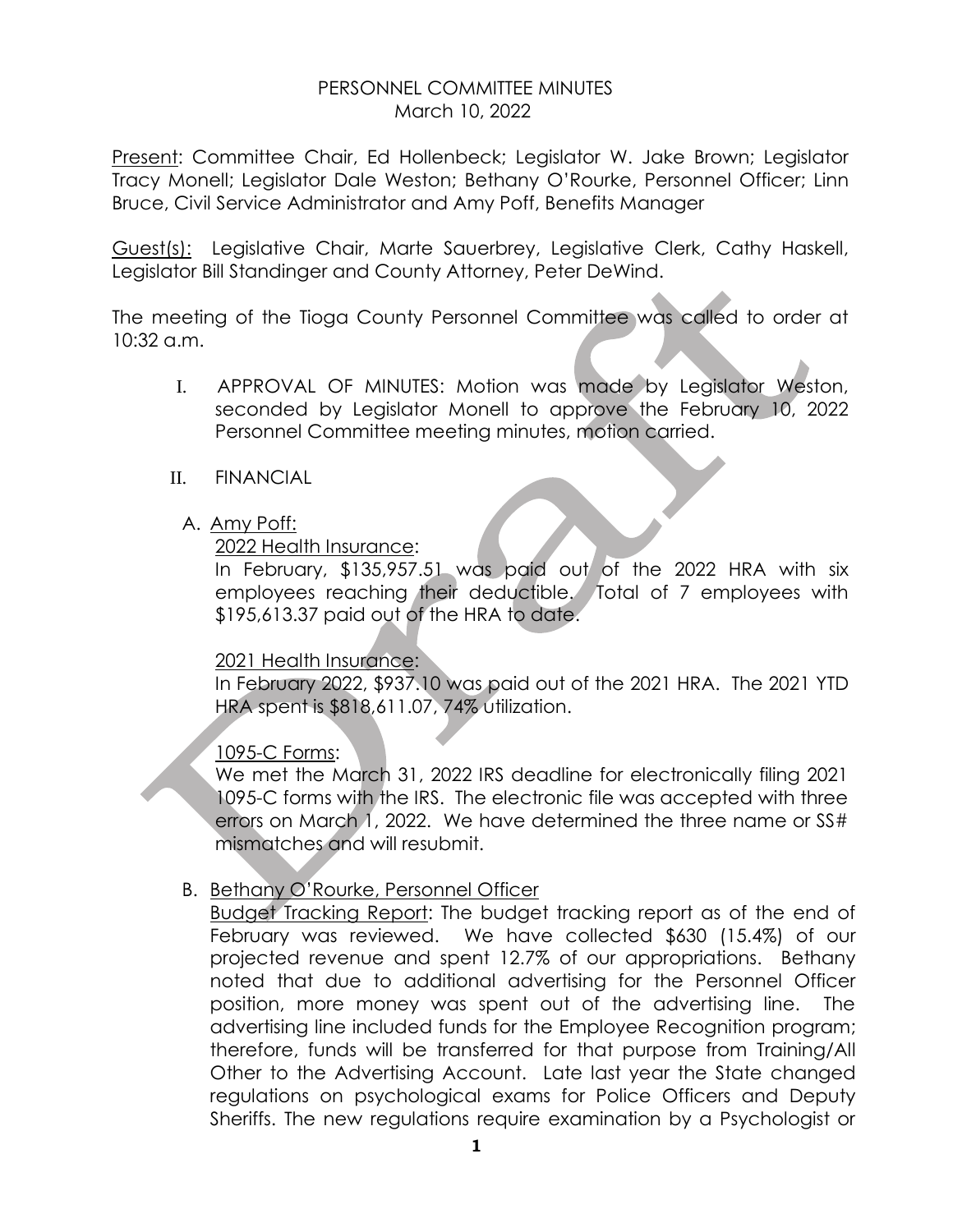Psychiatrist licensed in New York State. We have contracted with a firm in Albany to do these exams at a cost of \$325 each (Resolution presented today) an increase from \$100 for the previously used exam. It is probable that Personnel will request additional funding in their 2022 budget due to these items and payout of Vacation time to Personnel Officer upon retirement.

III. OLD BUSINESS

#### Negotiations with TCLEA:

The proposal package has been finalized. Jim Roemer will be sending it on to them and hopefully we can reconvene negotiations.

Personnel Officer Recruitment: Currently still interviewing candidates.

- IV. NEW BUSINESS None
- V. PERSONNEL

### Linn Bruce, Civil Service Administrator:

The *Head Count Report* reflects 392 authorized full-time positions, 354 of those filled, 10 not filled/unfunded. Part-time shows 77 authorized positions, 52 filled, 3 not filled/unfunded. As of 3/10/2022 there were 28 FT and 22 PT funded vacancies.

Funded vacancies being actively recruited - BOE: Deputy Commissioner, Election Clerks; County Clerk: Motor Vehicle License Clerks; DSS: Caseworker (4), Principal SWE (2); ED&P: OSII part-time; MH: Certified A&D Counselor, Clinical Social Worker, and a Supervising Clinical Social Worker; Probation: Accounting Associate III (due to a retirement) and Probation Officer I (two Probation Officers starting next week); PH: Public Health Nurse, Local Coordinator and Communication & e-Services Coordinator; PW: MEO II and Building Maintenance Mechanic I; Sheriff's Office: Lieutenant, Sergeant, Corrections Officers, Public Safety Dispatcher, PT Cook and PT Deputy Sheriff;

The *Vacancies Filled-Salary Difference Report* shows hiring activity since February's report. There were nine (9) vacancies filled with a monthly impact of -\$34,237.20 and year to date of -\$62,853.57. The *Change in Classification Report-Salary Impact* shows per resolution 72-22 a PT Account Clerk Typist was reclassified to Office Specialist III with a \$3,658.00 salary impact. The *Temporary Appointments chart* shows three (3) temp appointments ending since February's meeting.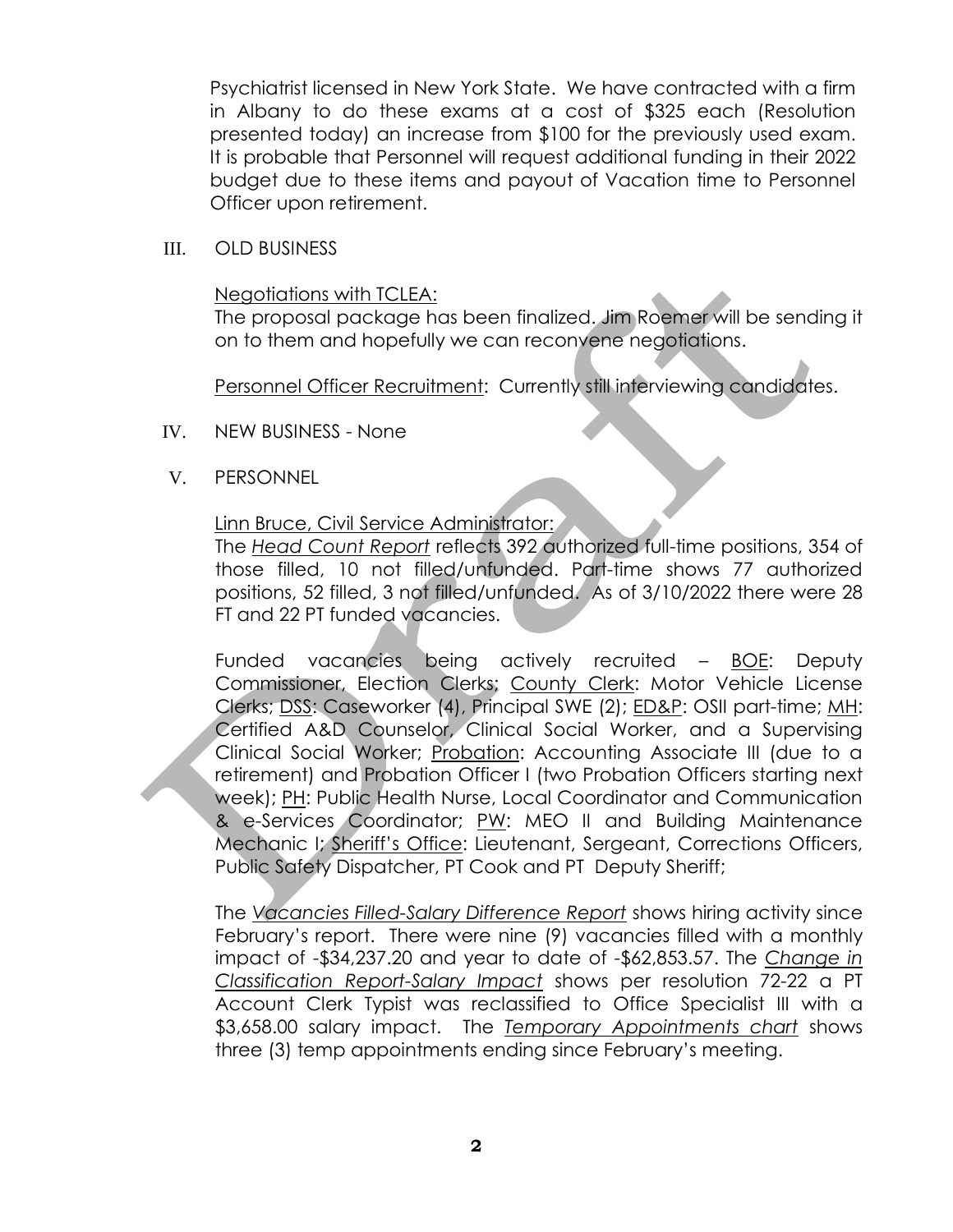### VI. RESOLUTIONS

Authorize Salary Above CSEA Base for Probation Officer 1 - Dunham: The Probation Director has identified a candidate to fil the Probation Officer 1 vacancy who is currently employed with Tioga County and has over 13 years of prior relevant work experience. This resolution provisionally appoints Michelle Dunham to the title of Probation Officer 1at an annual salary of \$47,132 (increment stage 2) effective retroactive to March 14, 2022. On Ms. Dunham's anniversary date in April 2024, she will be eligible for her seventh year increment.

Authorize Salary Above CSEA Base For Probation Officer 1 - Franz: The Probation Director has identified a candidate to fil the Probation Officer 1 vacancy who has 3 years of prior relevant work experience. This resolution appoints Michael Franz to the title of Probation Officer 1 at an annual salary of \$47,132 (increment stage 2) effective retroactive to March 14, 2022. Mr. Franz will be eligible for an increment upon completion of his seventh year of service.

Appointment of Republican Election Commissioner (BOE): Due to a retirement, the Republican Election Commissioner became vacant as of February 26, 2022. The Republican Party has submitted their recommendation to the Clerk of the Legislature. Vera Layman is appointed Election Commissioner for the Republican Party retroactive effective February 28, 2022 through December 31, 2022.

Create and Fill Tow (2) Highway Worker (Seasonal) Positions (Public Works): There will be a need for the Highway Department to employ two (2) Highway Workers (Seasonal) for 2022. This resolution authorizes the Commissioner of Public Works to create and fill two (2) temporary full-time Highway Worker (Seasonal) positions effective April 1, 2022 through October 7, 2022, no more than 800 hours may be worked by each worker.

Resolution Recognizing Bethany O'Rourke's 24 Years of Dedicated Service: This resolution recognizes Bethany O'Rourke for her 24 years of dedicated and loyal service as Personnel Officer to Tioga County.

Contract for Consultant Services (Personnel): The Personnel Officer position will become vacant on March 18, 2022 due to a planned retirement and a replacement has not been hired. There is a need to contract with the recently retired Personnel Officer for continuity of operations and training of the successor. This resolution authorizes a contract with Bethany O'Rourke for consulting services from March 21,